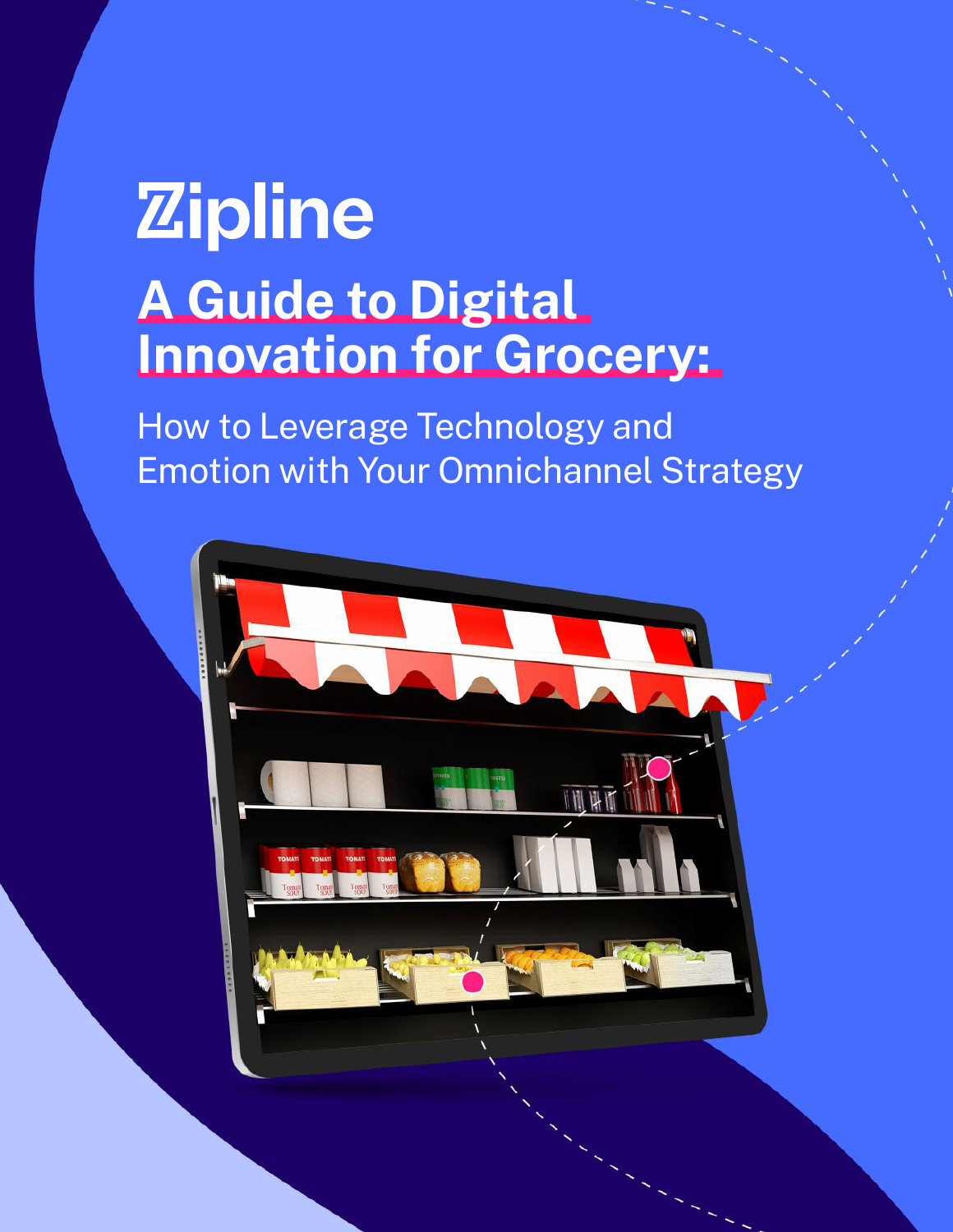

# ${\bf Z}$

When COVID-19 hit the U.S. in March 2020, it resulted in an unprecedented health and economic crisis. Unlike other retail categories who had to close or saw foot traffic vastly diminish, grocery retailers fulfilled the essential role of keeping food on our tables and cleaning supplies in our hands. In many ways, grocers were, and still are, the heroes of the pandemic.

In light of what the country has been through, grocery retailers are looking to expand their omnichannel offerings and make connections and touch points that have not been contemplated before. Customers' lives are in constant motion, and they're trying to find more convenience, value and ease in their shopping experience. In the digital world, these two roads meet to provide a roadmap to personalization, and when pushed, can carve out additional ways to individualize customer experience to increase brand loyalty. For grocery retailing, there is a real opportunity to build an omnichannel environment that uniquely serves local communities and creates memorable shopping experiences - all while keeping employees engaged and safe.

To help navigate your omnichannel journey, Zipline has put together this easy to reference guide, touching on the technological, as well as the emotional, needs to stay competitive today.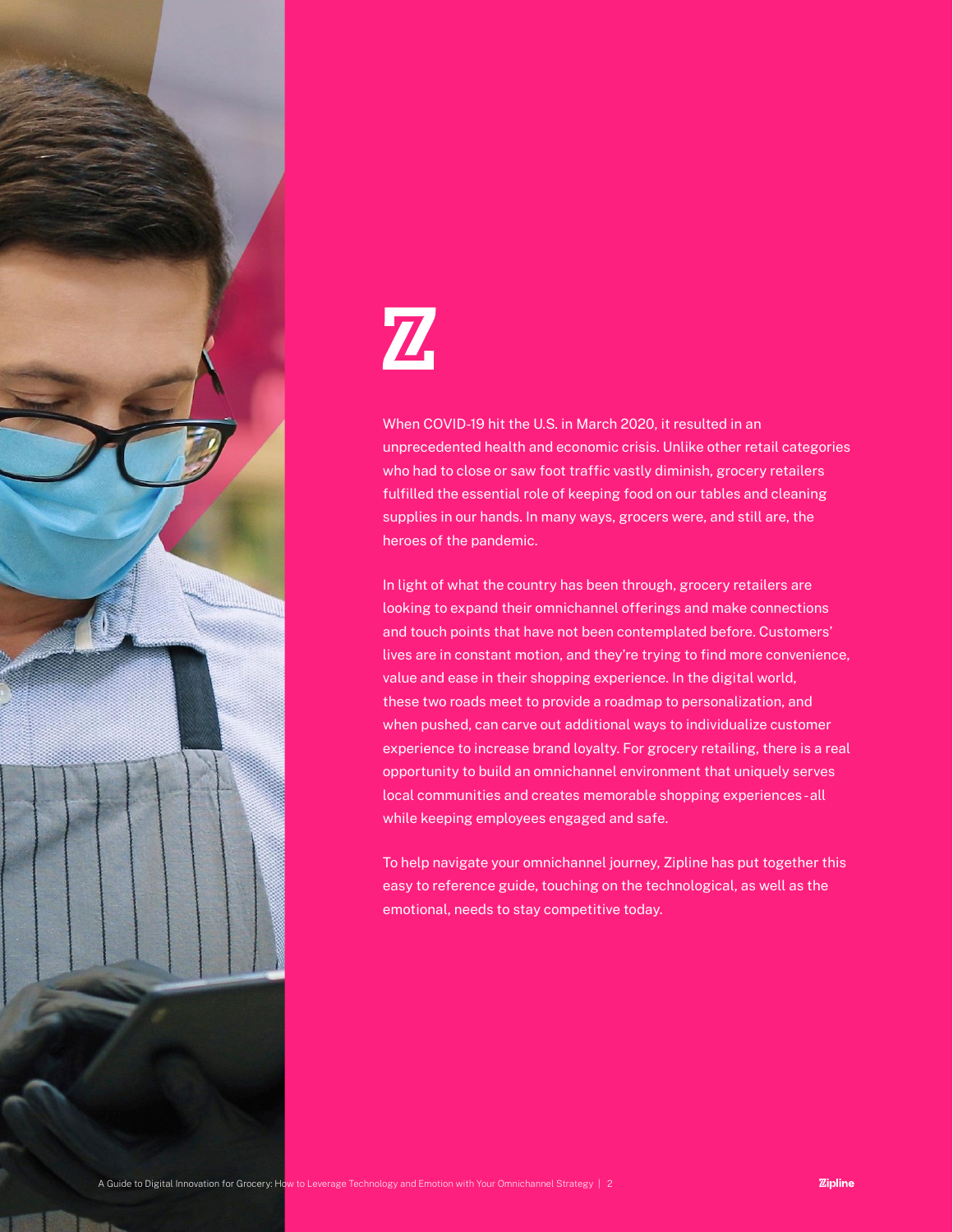

### **Community** is Key

Successful grocery chains address retention by directly connecting workers with the brand and the mission. Grocery stores are part of the fabric of our towns. They are the first stop when celebrating holidays, family milestones and sporting events. Grocers often offer lifelines to the underserved and, in partnership with local food banks and charities, provide sustenance and supplies to the homeless and those that need an extra hand. Many kids get their first jobs at these stores stocking shelves and bagging groceries. When employees are directly tied into the bigger reason for being - to serve the community - they understand the company's purpose, are fully aware of their role in the mission, and can execute to brand standards.

Grocers that are winning with hiring and retention are also investing in stores teams and showing a commitment to their success. It's a practice of serving a company's internal community. By providing ample training for employees, grocers receive a return on their investment through a more engaged workforce, higher recruitment rates, and lower turnover. By giving individuals better learning opportunities, higher education is more attainable and the company benefits from successful diversity, equity, and inclusion programs. To establish a culture of learning and empowerment, a strong communications infrastructure is essential. Task management platforms drive better execution by letting your teams know how their work supports the larger picture. The technology also provides important context that enables employees to be better store leaders, resulting in a higher rate of engagement and reduced turnover.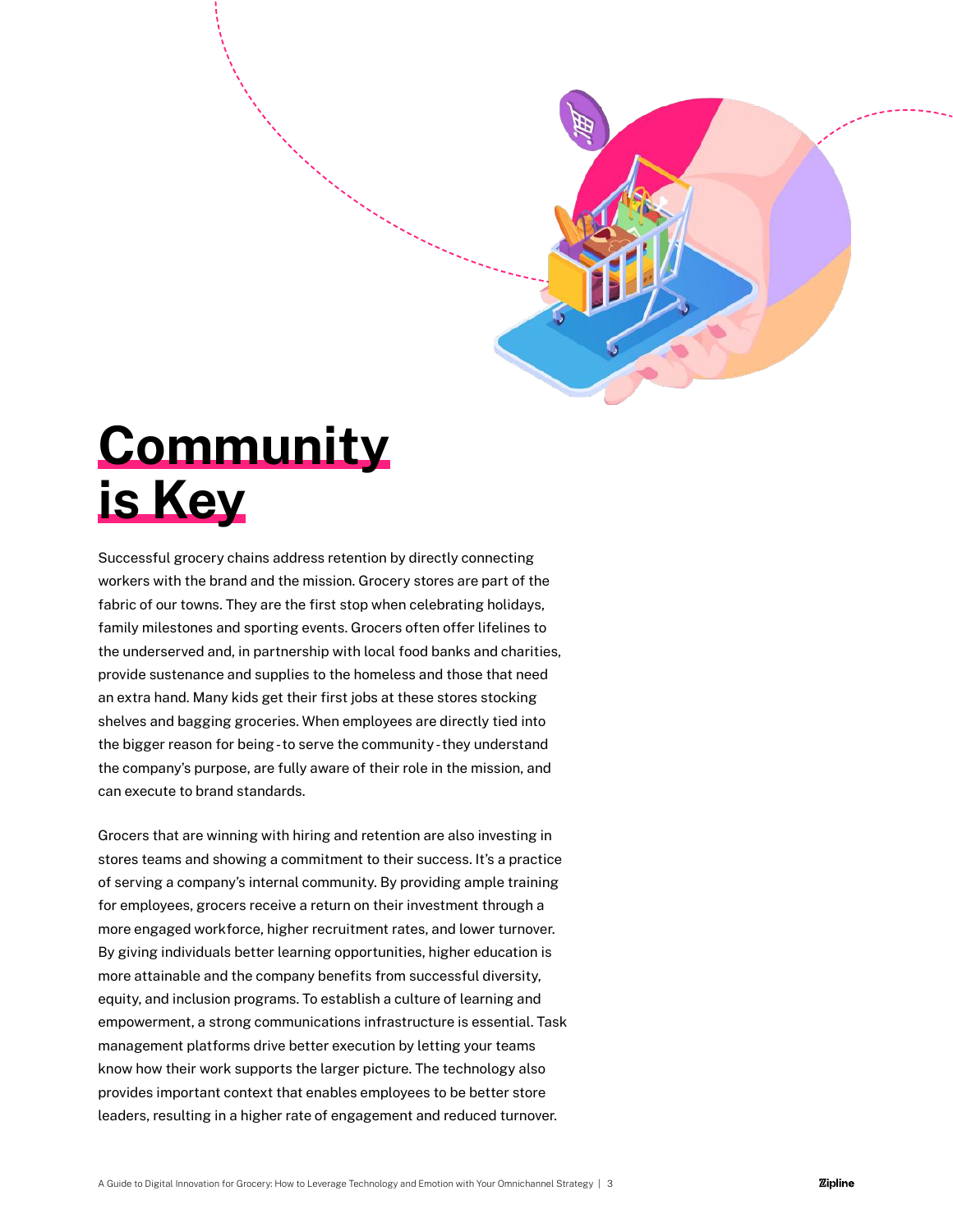

### **Customer Spotlight**

#### A Leading Grocer Tripled Store Execution with Zipline

At the end of 2020, the management team of a leading grocery chain took a closer look at its technology and processes and realized they were ill-equipped to engage their 11,000 field employees. Email was simply not cutting it. So, they began their search for a modern solution to streamline communications between Store Support and the Field and standardize the way communications, projects and tasks are rolled out to store teams. The goal was to find a one-stop-shop for store teams that provided everything they needed to get their jobs done.

Just months into the full rollout, the grocer has:

- Streamlined all communication and task force management efforts through one source for Field Leaders
- Created one centralized dashboard to allow Store Support and Field Leaders enhanced visibility into monitoring completion of important tasks
- Transitioned away from desktop or paper communications to a completely mobile environment, allowing Store Teams more time on the sales floor to deliver impeccable guest experiences
- Increased Team Member engagement around company initiatives, announcements, and events
- Achieved 90% adoption of the platform
- Tripled store execution to more than 90%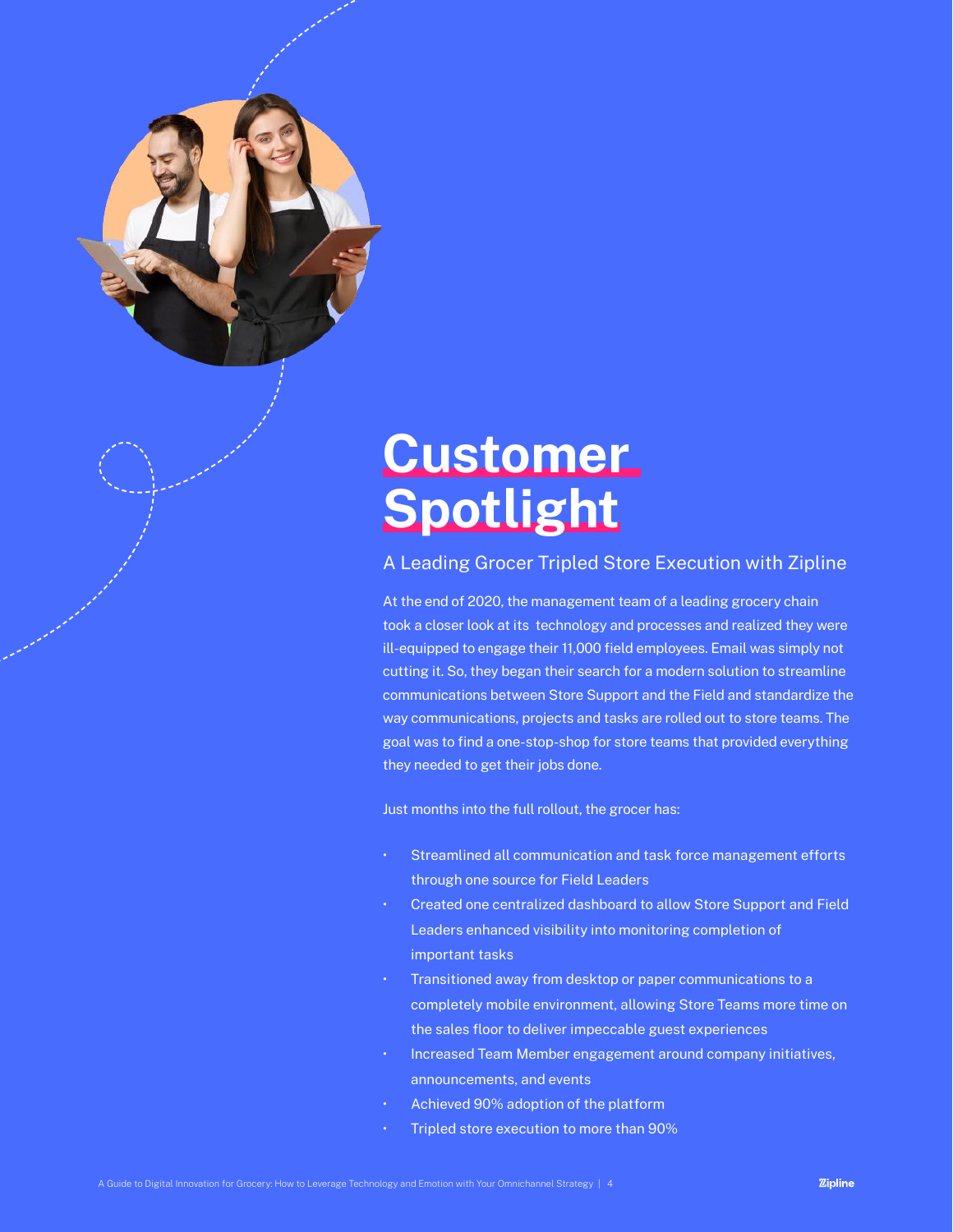### Humanize Technology

Industry experts believe the pandemic accelerated digital innovation by at least seven years. Many grocers were able to roll out new initiatives like curbside pick up and delivery faster than they could have ever imagined. And, 75% of consumers who tried online ordering during the pandemic realized it was much easier than they expected.

In order to maintain a cohesive customer experience when contracting with third-party shopping and delivery partners, grocers need to invest heavily in associate training and communications. Empowering every employee to be able to answer customers' questions about deliveries (instead of forcing them into taking a "not my problem" approach) is the difference between a great shopping experience and a terrible one. "The aim is to give department and store leaders tools that provide them liberty to lead and run their stores effectively, without technology getting in the way," says Jeremy Baker, CTO and Co-founder of Zipline.

Leaning into the expertise of your grocery staff is also a means to supply your customers with a sense of community and your employees with a feeling of value and loyalty. Some team members bring distinctive experience and extensive expertise to work every day. The produce manager who grew up on a farm. The seafood counter staffer who comes from three generations of fishermen. They are more than staff doing tasks — they are opportunities to make human connections with customers. Encourage them to bring their full selves to work. In doing so, your frontline feels valued and motivated to provide an exceptional shopping experience.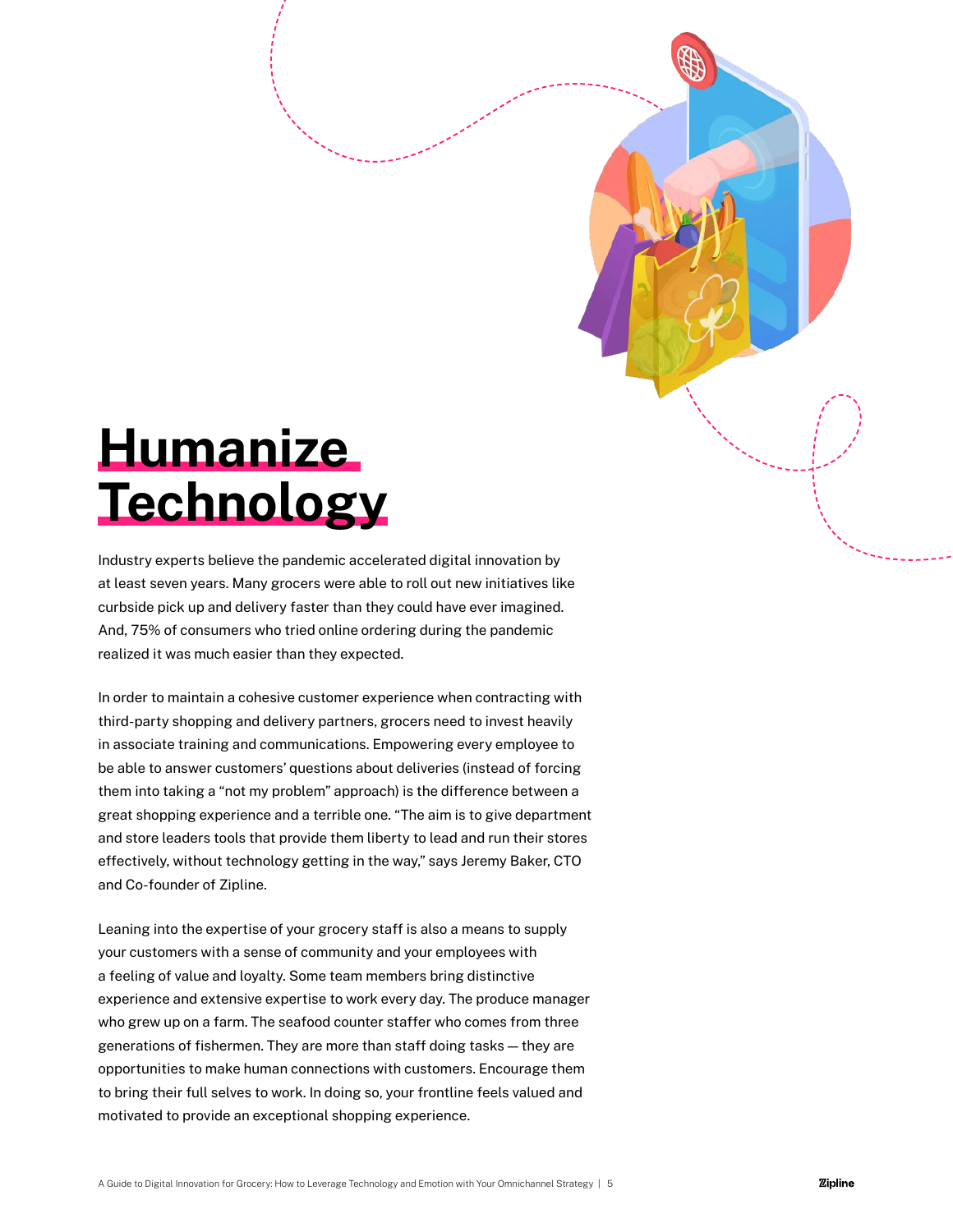

It is imperative to build trust and credibility with your associates. That's why focusing on empathy - understanding the connection between your employees' experience and your customers' desires - sets the foundation for better execution. By targeting communications based on an individual team member's role, location, and current performance, your employees have a better understanding of your brand's top priorities, know what's most time-sensitive, and gain the knowledge they need to become more effective brand ambassadors. "Coyle Hospitality found a direct correlation between a retailer's Glassdoor score and its sales execution," says Melissa Wong, CEO and Co-founder at Zipline. "That's why it's so important to connect what stores need to know with what stores need to do in a way that guides them and makes it clear what's expected. By doing this, store teams know how their work supports the larger picture and they have context to enable them to make better decisions in the moment."

While many grocery stores today rely on weekly store huddles to relay information, others are learning this method of communication just won't cut it in today's world of higher health and safety compliance standards. After all, we know that across all retail industries, only 29% of direction sent to stores is executed correctly by store teams. When it comes to health and safety regulations, 29% won't fly.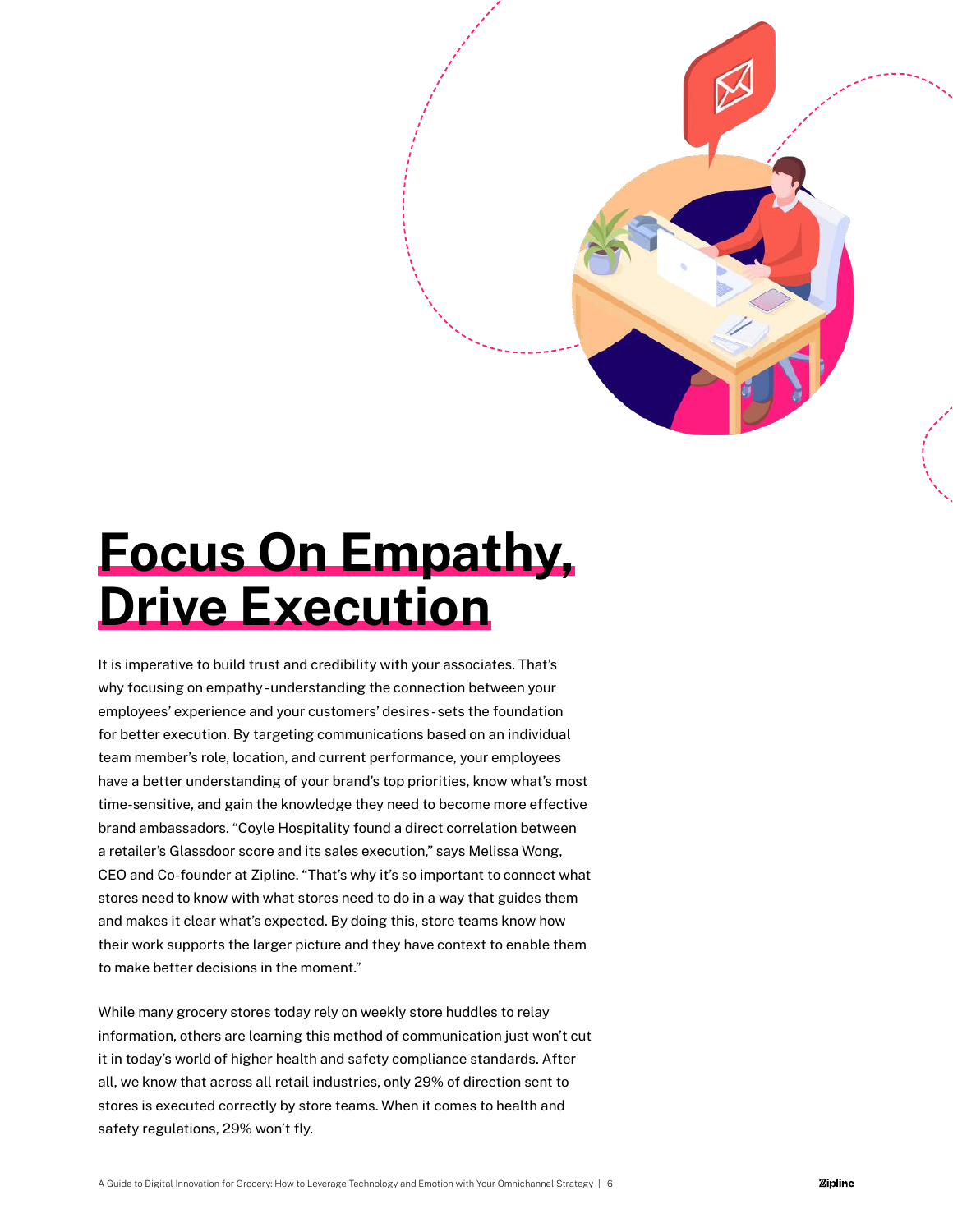### **Customer** Spotlight

#### How Hy-Vee Used Zipline to Engage Employees and Deliver Personalized Communication to the Field

For several years, Hy-Vee executives had discussed finding a better solution to engage the company's more than 80,000 employees. The grocery retailer had cobbled together myriad tools to communicate with its employees over the years, including video boards, posted signs, snail mail and DVDs, among others. With the prevalence of smartphones and digital transformation happening at their own stores, they knew there was a modern solution out there that would be more efficient and effective.

The Hy-Vee team made the decision to partner with Zipline in March 2020. Days later, non-essential retail businesses began closing and essential businesses were flooded with customers looking to stock up on supplies. Essential workers were on the front line of the pandemic and Hy-Vee realized that Covid-19 was accelerating their (already great) need for a store communications platform.

A fast launch was important because Hy-Vee's CEO, Randy Edeker, wanted to use Zipline to reach out to each and every associate, each week, with video messages. It was a way for him to show appreciation and support for workers that were risking their health to ensure others had food on their tables.

In addition to being the channel to consume the CEO videos, Zipline was also the place where Hy-Vee stored new pandemic policies and procedures to comply with ever-changing government regulations. Zipline's Resource Library, is one place to maintain all files that associates might need to find any answer they might need to do their jobs.

"Thanks to Zipline, I know our associates feel taken care of. We use the platform to help them do their jobs better and alert them when there's an important update, product recall or task. But we also use [it] to let them know how things are going, how we're keeping them safe and how we're providing them with new benefits or special discounts during the pandemic. So it's tactical, but also emotional. It's another way that we show them we care."

- Jessica Ringena, Hy-Vee's SVP and Chief Digital Officer.